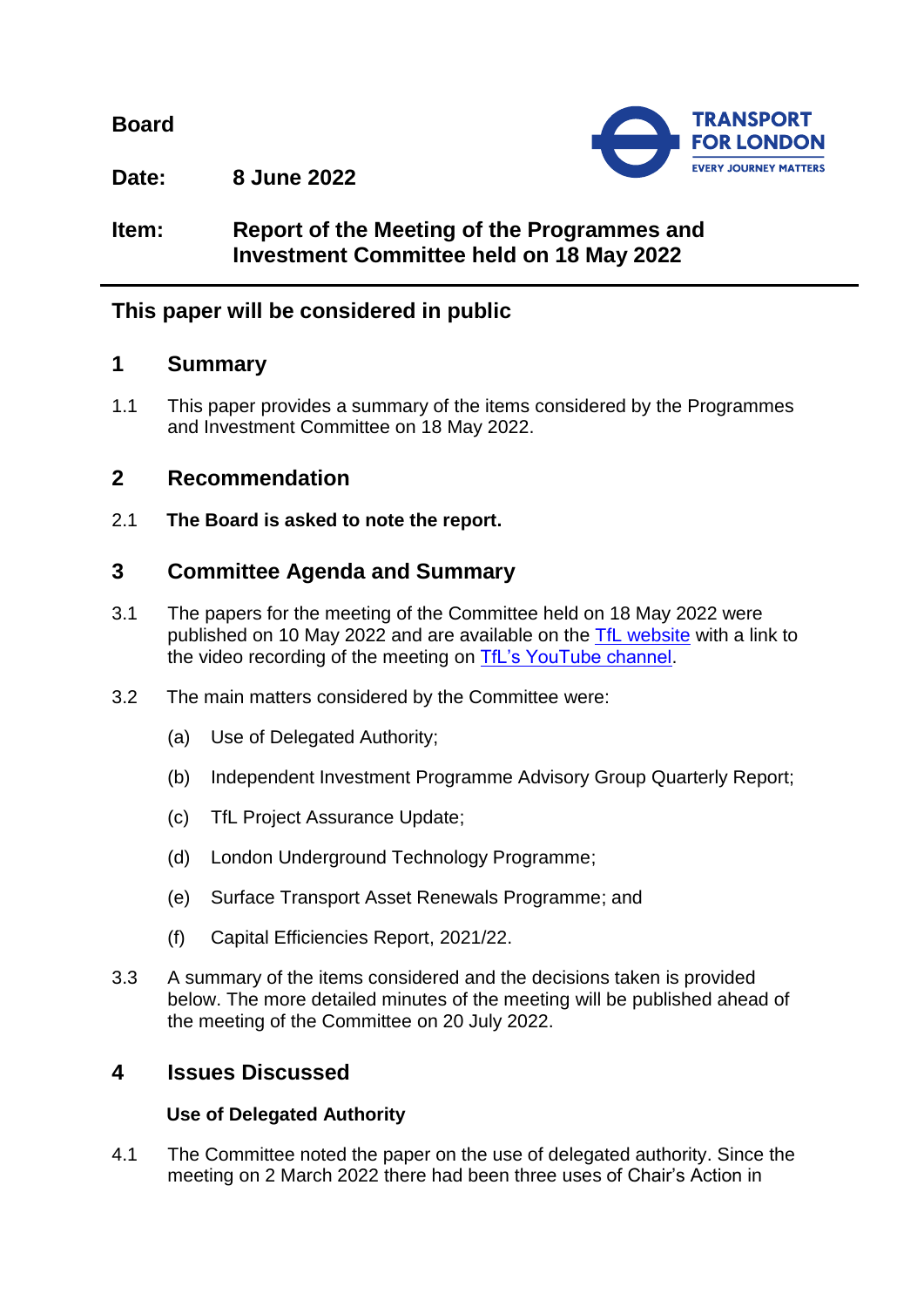relation to (a) approvals from the 2 March meeting, as it was held online; (b) Expanding Pay As You Go on Rail in the South East; and (c) Healthy Streets Programme Continuation.

- 4.2 The Commissioner had approved three Procurement Authority requests in relation to the Piccadilly Line Upgrade Track – Manufacturing Contract for Composite Conductor Rail and Accessories; London-wide Ultra Low Emission Zone (Road User Charging 2023 Scheme); and the variation of the Managed Services contract to cover additional business critical changes to the SAP system.
- 4.3 The Chief Finance Officer had approved one Procurement Authority request in relation to Project Support Agreement – Four Lines Modernisation Wayside Works Agreement Wayside Delivery and Wayside Asset Protection.
- 4.4 There had been no Mayoral Directions to TfL within the Committee's remit.

#### **Independent Investment Programme Advisory Group Quarterly Report**

- 4.5 The Committee noted the update on the Independent Investment Programme Advisory Group (IIPAG) work undertaken since the last report.
- 4.6 IIPAG had completed work on two cross-cutting areas. A review of the Project Management Office (PMO) found that the PMO had been reinvigorated and good progress had been made since 2021. Some areas remained underdeveloped. No specific recommendations were made other than to encourage the PMO to maintain momentum. A review of the treatment of risk found that there was an under provision of risk in some cases.
- 4.7 Members welcomed the reviews and agreed that it was important to track the outcome of decisions, particularly when there were lessons to learn.
- 4.8 Loss of talent remained a risk for TfL. The reorganisation of senior roles clarified accountabilities, provided better governance and would guard against optimism bias.

#### **TfL Project Assurance Update**

- 4.9 The Committee noted the update on the project assurance work undertaken between 21 January and 31 March 2022 and the key findings from the reviews.
- 4.10 Seven detailed reviews had been conducted, of which IIPAG were involved in five. The reviews gave rise to a total of 25 recommendations being made, of which none were considered to be critical issues.
- 4.11 There had been an improvement in the close out of recommendations in Quarter 4 of 2021/22. There were two overdue critical recommendations relating to London Underground (LU) projects and Project Assurance continued to work with the teams and progress was being made on both.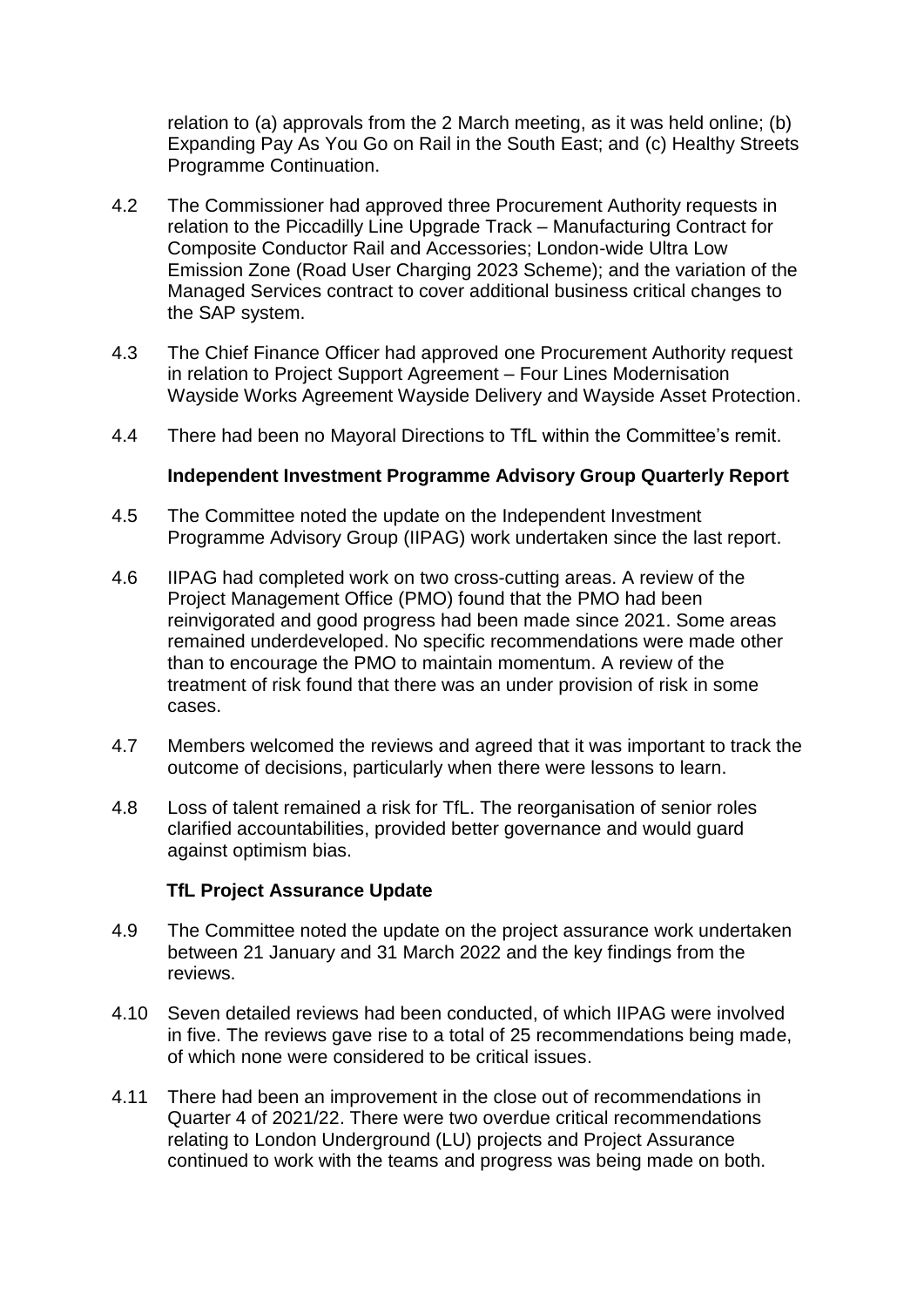### **London Underground Technology Programme**

- 4.12 The Committee noted the paper, which provided an update on the rolling programme to renew operational technology in LU, and approved additional Programme and Project Authority of £63.3m.
- 4.13 A significant proportion of the requested authority was for the Future Operational Network, which related to the renewals of existing systems and the future strategy post 2026. The amount requested was derived through the prioritisation process, whereby each portfolio was given an allocation based on the prioritisation of its assets. Future papers would make clearer how amounts requested were determined to be appropriate.

#### **Surface Transport Asset Renewals Programme**

- 4.14 The Committee noted the paper, which provided an update on the programmes that deliver essential asset renewals and managed the state of good repair to provide a safe and operable network, and agreed that the current Programme and Project Authority would apply through to the end of 2024/25.
- 4.15 The Programme's budget for 2022/23 had been decreased to ensure it was within the overall £600m allocation from the Budget for capital renewals across all of TfL. This was significantly lower than the 'Do Minimum' scenario needed to maintain the current condition of the assets. Consequently, TfL's assets were now subject to a 'Managed Decline' scenario where it was forecast that asset condition would deteriorate in 2022/23.
- 4.16 A work bank of schemes was being developed for the future, so the schemes would be ready if certainty of funding was secured.
- 4.17 Restrictions on assets, such as reducing the speed limit on the A40 from 50mph to 40mph, were taken on a case by case basis. TfL needed to maintain safety but also model impacts on other road users and TfL services.
- 4.18 The Commissioner noted that if assets continued to degrade, it would cost more in the long term and take longer to return to a state of good repair. TfL would not allow assets to be unsafe whilst in operation.

### **Capital Efficiencies Report, 2021/22**

- 4.19 The Committee noted the paper, which set out how TfL delivered on the milestones contained in the Capital Efficiency Plan and set out the efficiencies realised during the year.
- 4.20 The target for 2021/22 had been achieved through business as usual activities. Capital Efficiencies workstreams were progressing well. Where there was funding certainty, such as with the Piccadilly Line Upgrade Programme, it was possible to deliver efficient procurement.